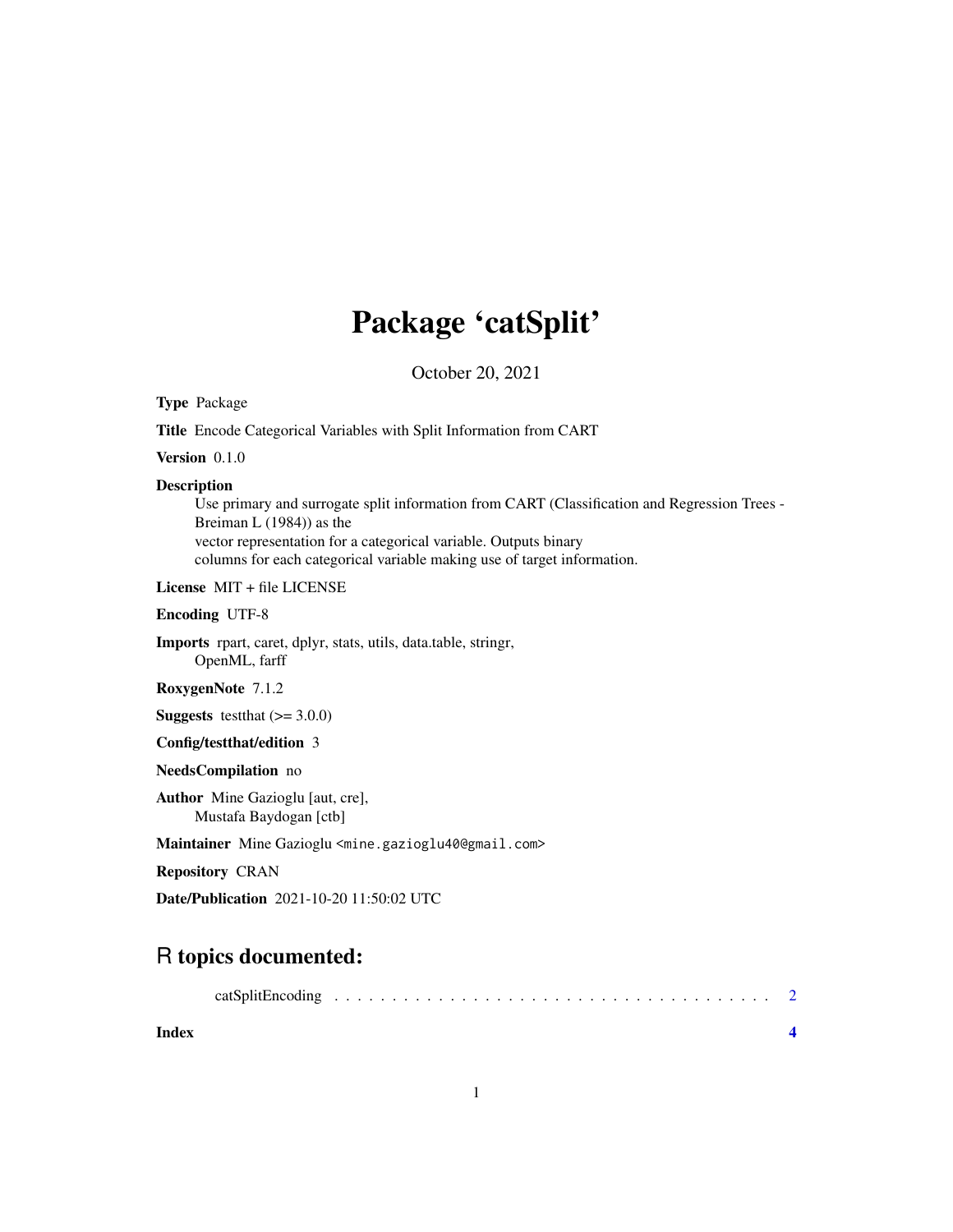<span id="page-1-0"></span>

#### Description

Encode categorical variables using split information of CART

#### Usage

```
catSplitEncoding(
  targetVariable,
  trainData,
  testData,
  problemType,
  datasetName,
  catVariables
)
```
#### Arguments

|              | targetVariable target variable that we want to predict. |
|--------------|---------------------------------------------------------|
| trainData    | training data.                                          |
| testData     | testing data.                                           |
| problemType  | classification or regression.                           |
| datasetName  | Name of the dataset, could be any string name.          |
| catVariables | List of categorical variables in the dataset.           |

#### Value

dataframe that is the encoding of categorical variables.

#### Examples

```
library("OpenML")
library("farff")
library("stringr")
library("stats")
library("data.table")
library("rpart")
library("catSplit")
```

```
# An example dataset from OpenML
datInfo <- getOMLDataSet(data.id = 41283, verbosity = 0)
```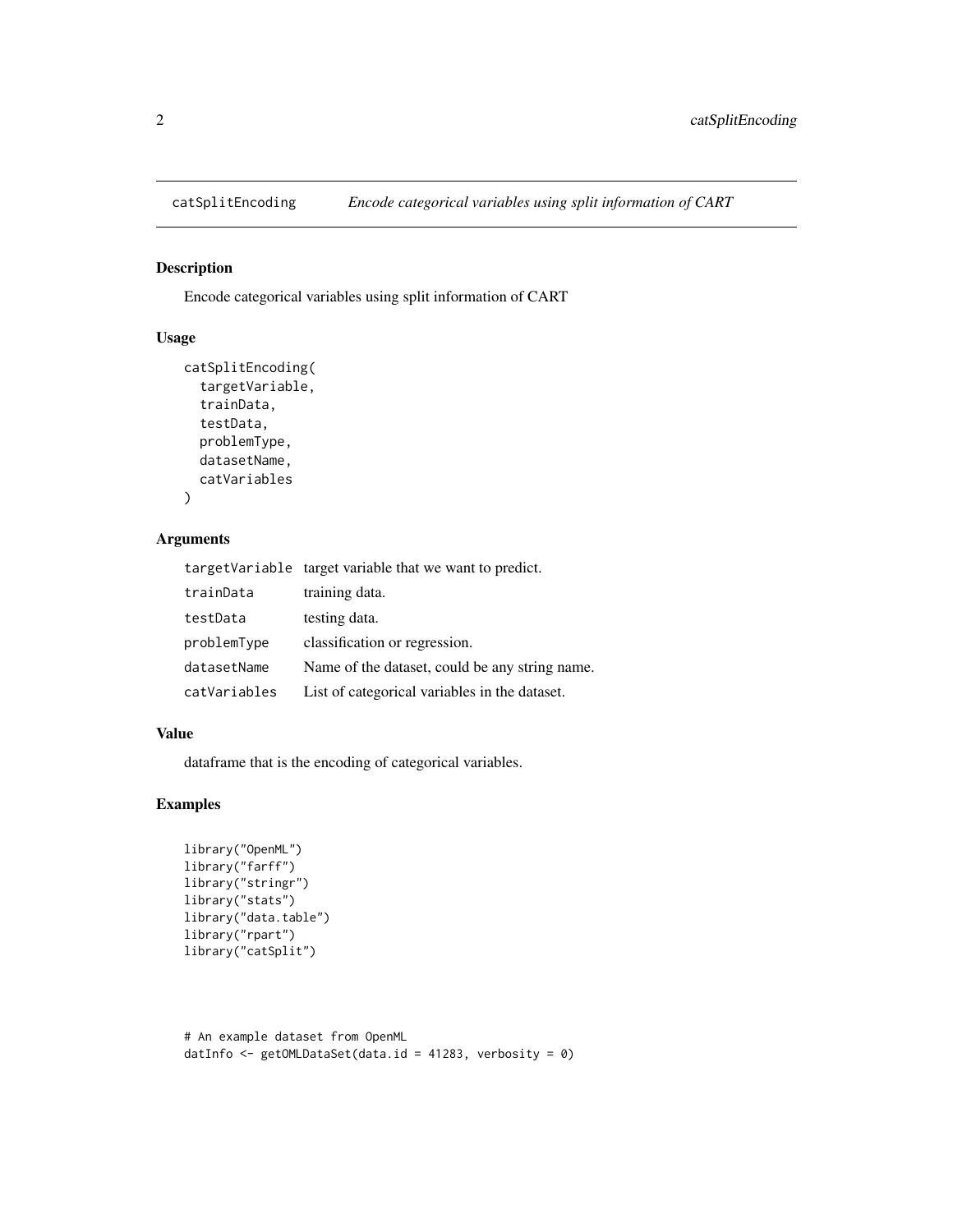```
targetVariable <- datInfo$target.features
dat <- datInfo$data
datasetName <- datInfo$desc$name
catVariables <- names(Filter(is.factor, dat))
# Remove target variable from catVariables
catVariables <- catVariables[!(catVariables %in% targetVariable)]
problemType <- "classification"
# Split dat to train and test sets
smp\_size \leftarrow floor(0.75 * nrow(data))train_ind <- sample(seq_len(nrow(dat)), size = smp_size)
train <- as.data.frame.matrix(dat[train_ind, ])
test <- as.data.frame.matrix(dat[-train_ind, ])
# Outputs a list containing 2 files: encoding frame for train data, encoding frame for test data
train_and_test_cat = catSplitEncoding(targetVariable = targetVariable,
                                                  trainData = train,
                                                  testData = test,
                                                  problemType = problemType,
                                                  datasetName = datasetName,
                                                  catVariables = catVariables)
# Get transformed train and test sets from the output list
trainCat = train_and_test_cat[1]
testCat = train_and_test_cat[2]
# Drop categorical variables from the original train and test data
trainData <- train[!names(train) %in% catVariables]
testData <- test[!names(test) %in% catVariables]
# Merge encoding frame and original data
```

```
train <- cbind(trainCat, trainData)
test <- cbind(testCat, testData)
```